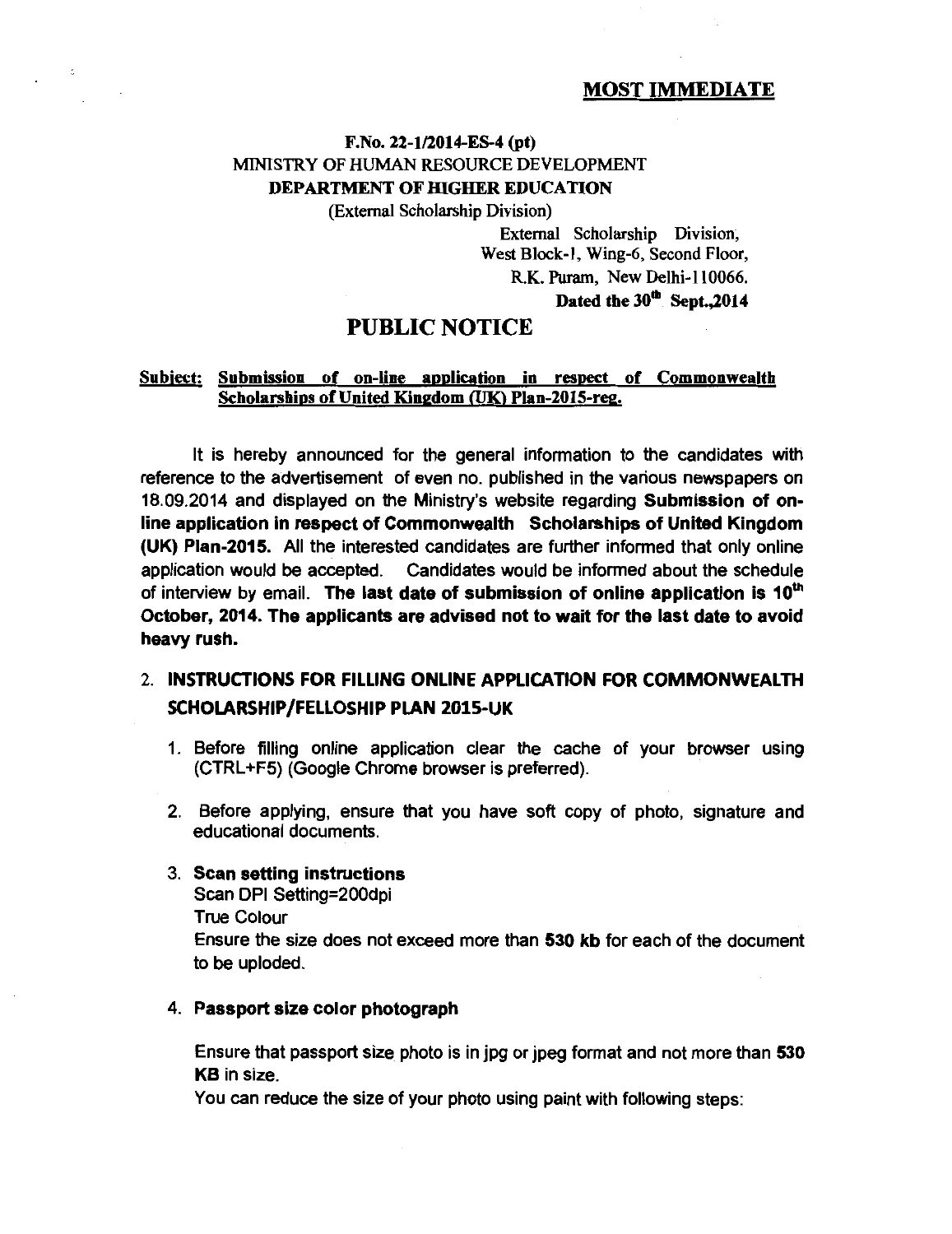Right click on photo--> Open it with paint-> choose Resize from Menu bar--> Select pixel ratio button in the Resize section-->uncheck 'Maintain aspect ratio'-->

Enter 200 in Horizontal and 230 in Vertical textbox--> and click ok button--> Now save as with new file name in .jpg or .jpeg format.

#### 5. **Signature**

Ensure that the signature is in .jpg or .jpeg format. You can reduce the size of your signature using paint as directed for passport size photograph above.

The pixel for signature is 160 in Horizontal and 140 in Vertical.

#### 6. **Educational/other documents**

The document must not exceed **530 kb** in size. If your educational document is in jpg/jpeg/png format you can reduce the size of the document using paint with following steps:

Right click on Document--> Open it with paint-> choose Resize from menu bar->Select Percentage ratio button in the Resize section-->Enter 50 in text box; it will automatically fill 50 in next text box--->Now save as with new file name in .jpg or .jpeg format.

7. In case of more than one document the following ways may be adopted. You can either make a pdf file or accumulate related documents and group it, then compress (zip) and upload this .zip file. In both the cases the combination of documents is treated as a single file and the size of the file must not exceed 530 kb.

8. After filling all relevant fields, click submit button and wait for server response.

It starts automatically uploading and saving process. It will take a few minutes to complete the process.

Please do not click submit button again.

After successfully saving you will be redirected to the filled application page and you are ready to take a print out of your application.

- 9. If you are getting any technical error or calculation error, please change browser and fill it again.
- 10. Using above instruction if you are still unable to fill the online form, please write to us at es2011.education@gmail.com on or before 8th October 2014 till 5 O'clock. After this date any issue regarding online application will not be resolved.

\*\*\*\*\*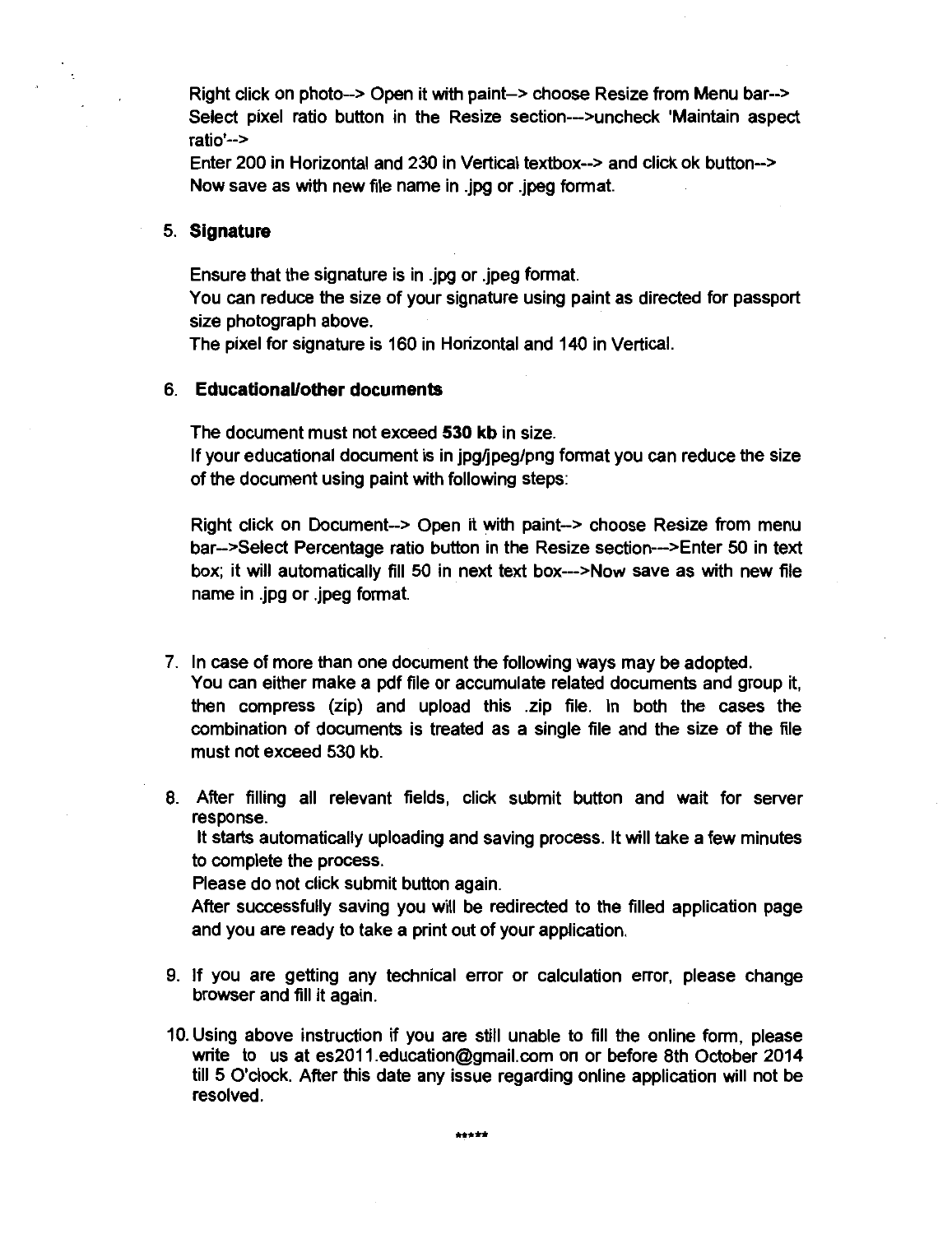### No. F. 22-1/2014-ES.4 Government of India Ministry of Human Resource Development Department of Higher Education ES.4 Section \*\*\*\*\*\*\*\*

### COMMONWEALTH SCHOLARSHIP AND FELLOWSHIP PLAN – 2015 – U.K.

## Last Date:  $10^{th}$  October, 2014.

I. On line applications are invited from Indian nationals, through MHRD's website http://mhrd.gov.in/ for nominations, of the award of Commonwealth Scholarships in United Kingdom tenable from September/ October 2015 for higher studies/research in the subjects mentioned below in the United Kingdom. Up to Sixty five (65) nominations are to be sent to the Commonwealth Scholarship Commission for final selection to be made by them. Out of these not more than twenty six (26) are for doctoral studies.

### II. ELIGIBILITY

The candidate should not be more than 40 years of age as on 10.10.2014 and fulfill the minimum qualifications as per Para (IV) below.

### III. LEVEL OF COURSE

These scholarships will be awarded for studies leading to either: -

### (i) ONE YEAR TAUGHT MASTER'S COURSES OR EQUIVALENT DEGREE, (ii) DOCTORAL DEGREE OF UPTO THREE YEARS DURATION

### (A) ENGINEERING AND TECHNOLOGY:

 1. Electronics/Electrical 2. Environmental Studies 3. Remote Sensing Technology 4. Communication Engineering 5. Biotechnology or Biochemical Engineering 6. Robotics 7. Computer Applications/Computer Science 8. Aerospace Engineering /Aeronautics 9. Civil Engineering 10. Material Science 11. Mining Engineering and 12. Marine Engineering.

### (B) SCIENCE (PURE AND APPLIED)

1. Mathematics 2. Molecular Biology 3. Physics 4. Chemistry (including Pharmaceutical/Medicinal Chemistry).

### (C) AGRICULTURE

1. Agronomy & Forestry.

### (D) HUMANITIES AND SOCIAL SCIENCES

1. History 2. Sociology 3. \*\*Management Studies 4. Economics 5. Philosophy 6.Psychology 7. Law 8. English (Literature/Linguistics) 9. Political Science with International Relations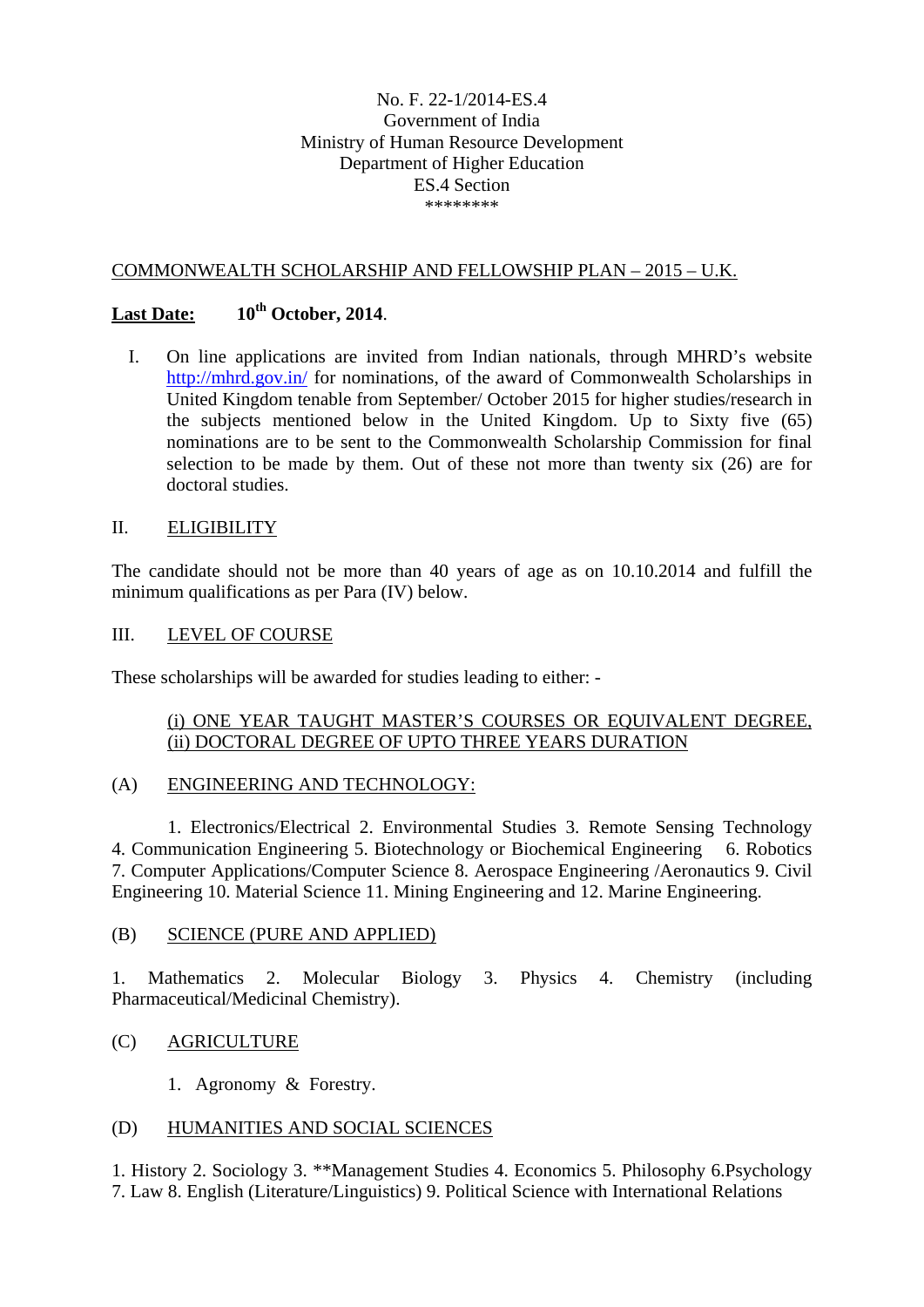#### (IV) MINIMUM QUALIFICATIONS

The candidates must have completed tertiary education in English Medium :-

#### FOR MASTER'S DEGREE

One should hold or able to produce the certificate of Bachelor's Degree by October, 2015 in the subject field concerned (indicated above) securing 60% or above marks in Humanities and Social Science group and 65% or above marks in Engineering and Technology, Science and Agriculture Group.

 \*\*Candidates who wish to undertake postgraduate study in Business/ Management Studies should have taken the Graduate Management Admission Test (Princeton Test) before applying for the Commonwealth Scholarship. Details about GMAT may be obtained from G.M.A.T. Educational Testing Services, Box 966 – R, Princeton, NJ 08541, U.S.A. Candidates appearing for Scholarship in Economics and related subjects should be aware that a number of departments may require them, before admission, to pass the Graduate Record Examination (GRE) of which details may be obtained from Graduate Record Examination, Educational Testing Service, Box 955, Princeton, NJ 08541, U.S.A. Service, Box 955, Princeton, NJ 08541, U.S.A.

 Candidates whose native language is not English will be required to provide evidence that they have sufficient competence in English to study in the United Kingdom. Nominated candidates will be required to take the IELTS, for which they may contact local British Council Office. An **IELTS** test will only be considered valid if taken after 1<sup>st</sup> October **2014 and before 6th March 2015.** 

### (B) FOR Ph.D. DEGREE:-

 One should hold or able to produce the certificate of Master's Degree by October 2015 in the concerned subject fields (indicated above) securing 60% or above marks in Humanities and Social Science group and 65% or above marks in the relevant subjects in Engineering and Technology, Science and Agriculture Group.

#### V. VALUE OF AWARD

Each scholarship provides: -

(A) Student concessionary or other approved airfare to the United Kingdom and return on expiry of the Scholarship (the cost of journey made before final award confirmation will not normally be reimbursed nor can fares be paid for a scholar's dependents).

(B) Approved tuition and examination fees.

(C) A personal maintenance allowance at the rate of £977 per month  $(£1,208)$  per month for those studying at institutions in the London Metropolitan area)

(D) A grant towards the expenses of preparing thesis or dissertation, where applicable.

(E) An initial arrival allowance, incorporating in initial clothing grant for scholars from tropical countries.

(F) A grant for expenses for approved travel within the United Kingdom or overseas.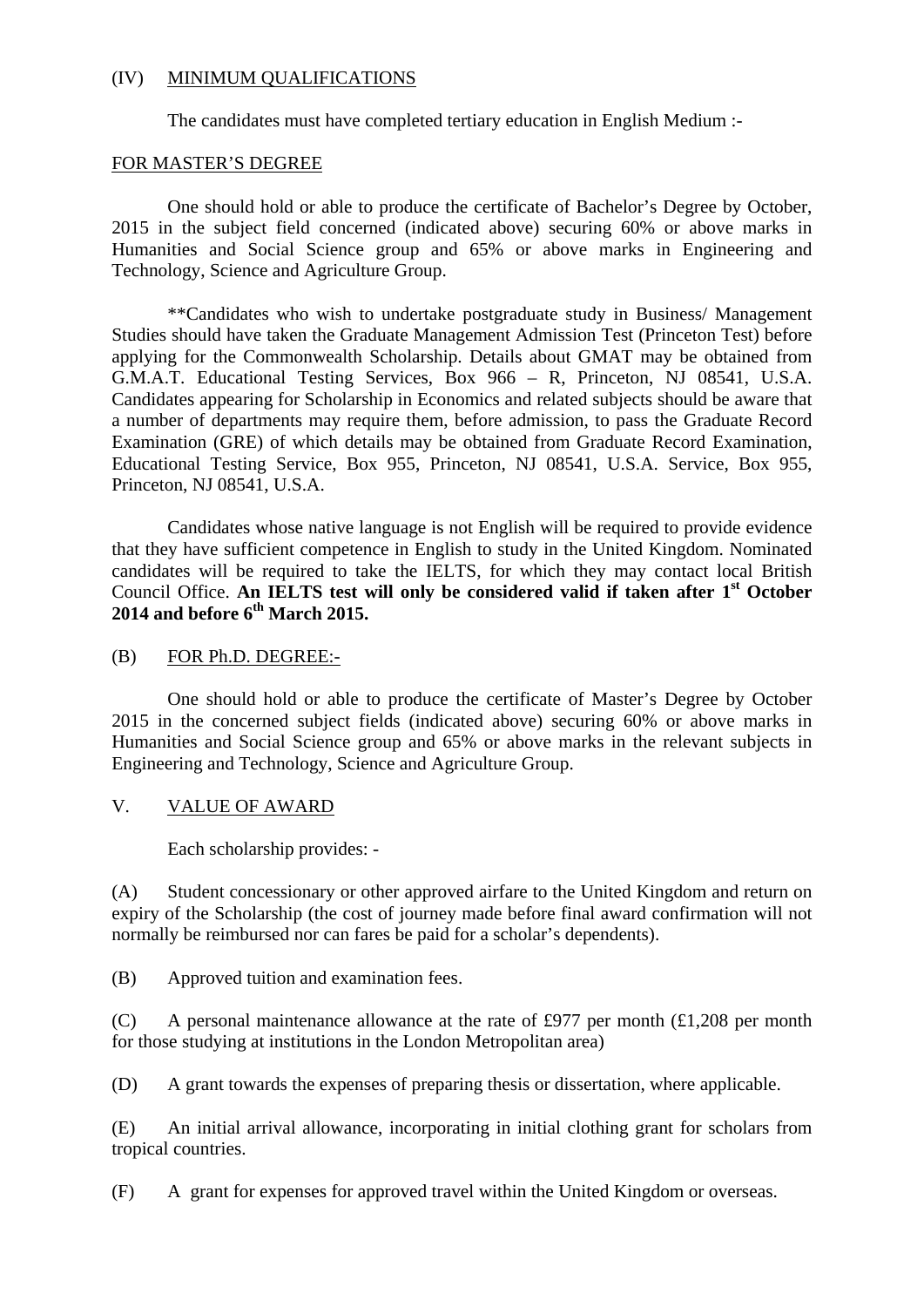(G) A contribution towards fieldwork costs for those Scholars undertaking doctoral studies for whom a case has been made for fieldwork outside the United Kingdom. This shall not normally exceed one economy class return airfare to the fieldwork location.

(H) A paid mid-term fare to their home country for Scholars on three years doctoral awards. Scholars for whom fieldwork fares are provided to their home country shall not be entitled to a mid-term fare home, nor Scholars who have claimed (or intend to claim) spouse or child allowances for more than 12 months during their award.

(I) For Scholars selected by the Commission for awards exceeding 18 months, a spouse allowance of £ 220 per month is payable provided that the Scholar and spouse are residing together at the same address in the United Kingdom. It is not paid when spouse is also in receipt of an award. For Scholars accompanied by their spouse and children, a child allowance is payable at the rate of £138 per month for the first child and £108 per month for the second and third child under the age of 16, provided they are residing with their parents. The Commission's spouse and family allowances represent only a contribution towards the cost of family maintenance in the UK and Scholars should expect and be able to supplement these allowances to support family members who choose to come to the UK. Irrespective of the length of the award, a Scholar who is widowed, divorced or a lone parent will receive an allowance in respect of the first accompanying child and child allowances for the second and third accompanying children.

## VI GENERAL INSTRUCTIONS :

1. A candidate may apply for only one subject of his/her choice.

2. As a condition of award, the Commission or a host institution in Britain may also require a candidate to take particular English Tests/ training in English.

3. The final selection of the nominated candidates rests with the Commonwealth Scholarship Commission in U.K.

4. Nomination of a candidate by Government of India does not guarantee final selection or placement. The Commonwealth Scholarship Commission will make its own selection out of overall nominees recommended by all the participating countries in the programme.

5. The applications would be scrutinized and only shortlisted candidates would be called for interview.

6. Applicants who have already been registered for Ph.D or completed/ about to complete Ph.D will not be considered.

7. Candidates who have already been abroad for studies/training/specialization either on scholarships or on their own, for a period exceeding six months are eligible to apply if they have been in India for at least two consecutive years after returning from abroad as on 10.10.2014. Applications of candidates who are already abroad will not be considered.

8. In case of candidates qualifying from Universities, where grades are awarded, the candidates are required to furnish exact percentage of marks and indicate the conversion formula.

9. Candidates will be expected to have the knowledge of the donor country.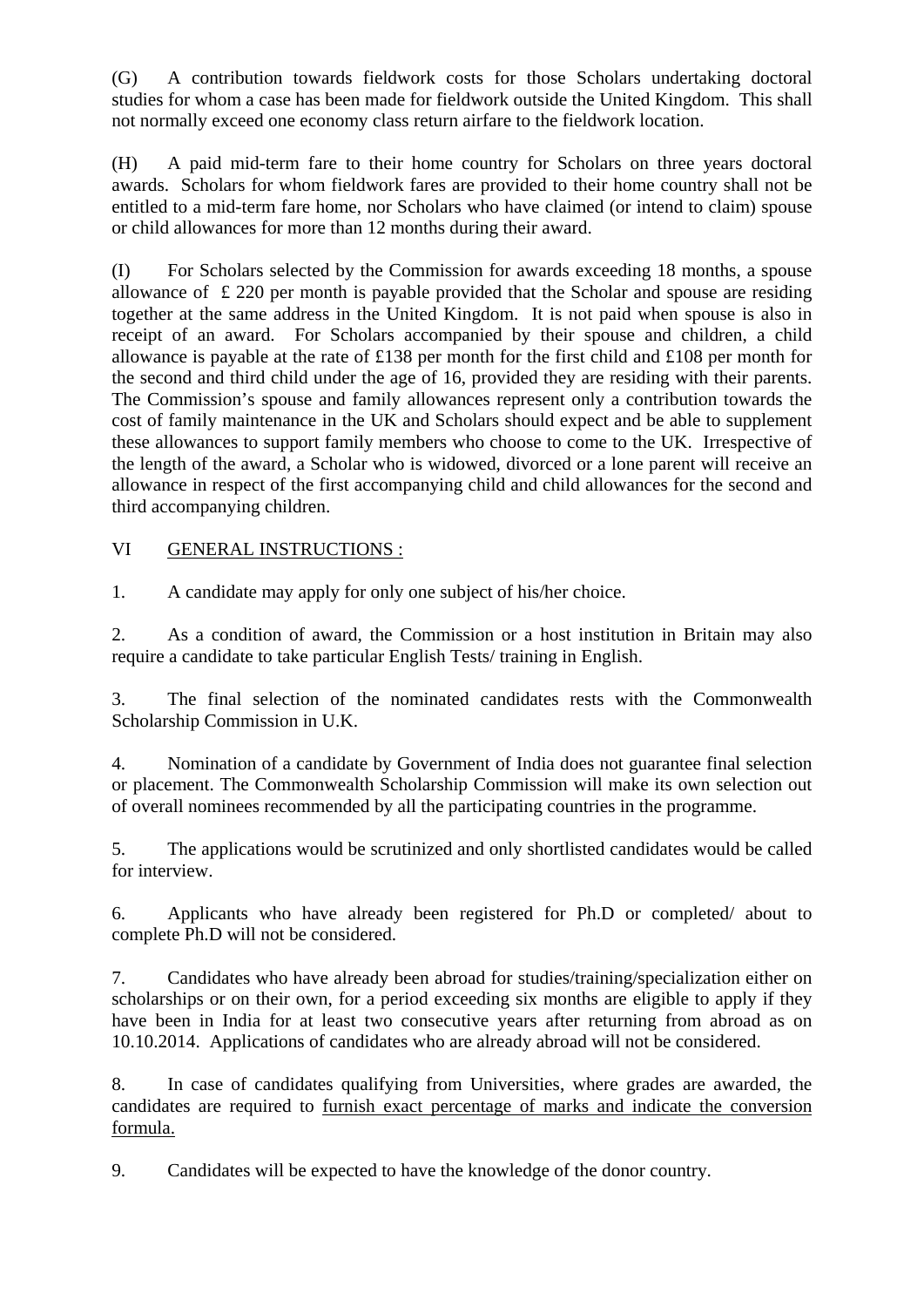10. Candidates will not be allowed to appear for interview or given TA if he/she does not submit NOC from the Employer. In case of Government Servant, clearance of the Cadre Controlling Authority is mandatory.

11. It is very important that applicants who are in employment to which they wish to return after completion of their studies in UK should have an assurance from their Organisation that if their nomination is successful, they will be granted sufficient leave of absence. In general, a candidate undertaking research for a Ph.D. can be expected to need 36 months study in the United Kingdom even though in the first instance, the award will only be offered for one or two years.

12. While indicating the period of past experience and stay abroad, candidates should mention the specific dates.

13. As these scholarships are offered by Commonwealth Scholarship Commission in UK the applications should be submitted in English only.

14. Applications in subject-fields other than those specified in the advertisement will not be considered.

15. Candidates who do not possess the essential qualification need not apply.

16. Candidates must furnish a clear and precise programme of study/research (minimum 100 words and 500 words for PG and PhD respectively). Candidates are advised to describe their plan for study/research proposals carefully as these will be a primary condition in selection both PG/Ph.D course.

## 17. CANVASSING IN ANY FORM WILL BE A DISQUALIFICATION.

18. ALL ANNOUNCEMENTS WILL BE AVAILABLE ON THE WEBSITE **WWW.MHRD.GOV.IN.** 

19. In case no communication is received by an applicant by  $15<sup>th</sup>$  November, 2014, it may be presumed that he/she has not been short listed by the Selection Committee. No correspondence will be entertained in this regard.

## 20. THE DECISION OF SELECTION COMMITTEE SHALL BE FINAL. NO REPRESENTATION IN THIS REGARD WILL BE ENTERTAINED.

## IMPORTANT:

**Awards are tenable at any UK institution of higher education with whom the commission has a part-funding agreement; a list of these institutions can be found at: http://bit.ly/cscuk-uk-universities.** 

**Candidates are expected to state up to three preferred institutions(s) on the application form, but the final decision on host institution will be made by the Commission. Candidates are advised to submit independent applications directly to their preferred institutions at the same time as applying for this Scholarship. Where formal offers of admission have been obtained, these should be included with the application.** 

**All candidates applying for Doctoral Study must provide the commission with evidence of support from a prospective supervisor from atleast one of their chosen Institutions at the time of interview. So, if such support letter is not submitted at the time of interview, he/she will not be allowed to appear before the interview and no TA will be given.**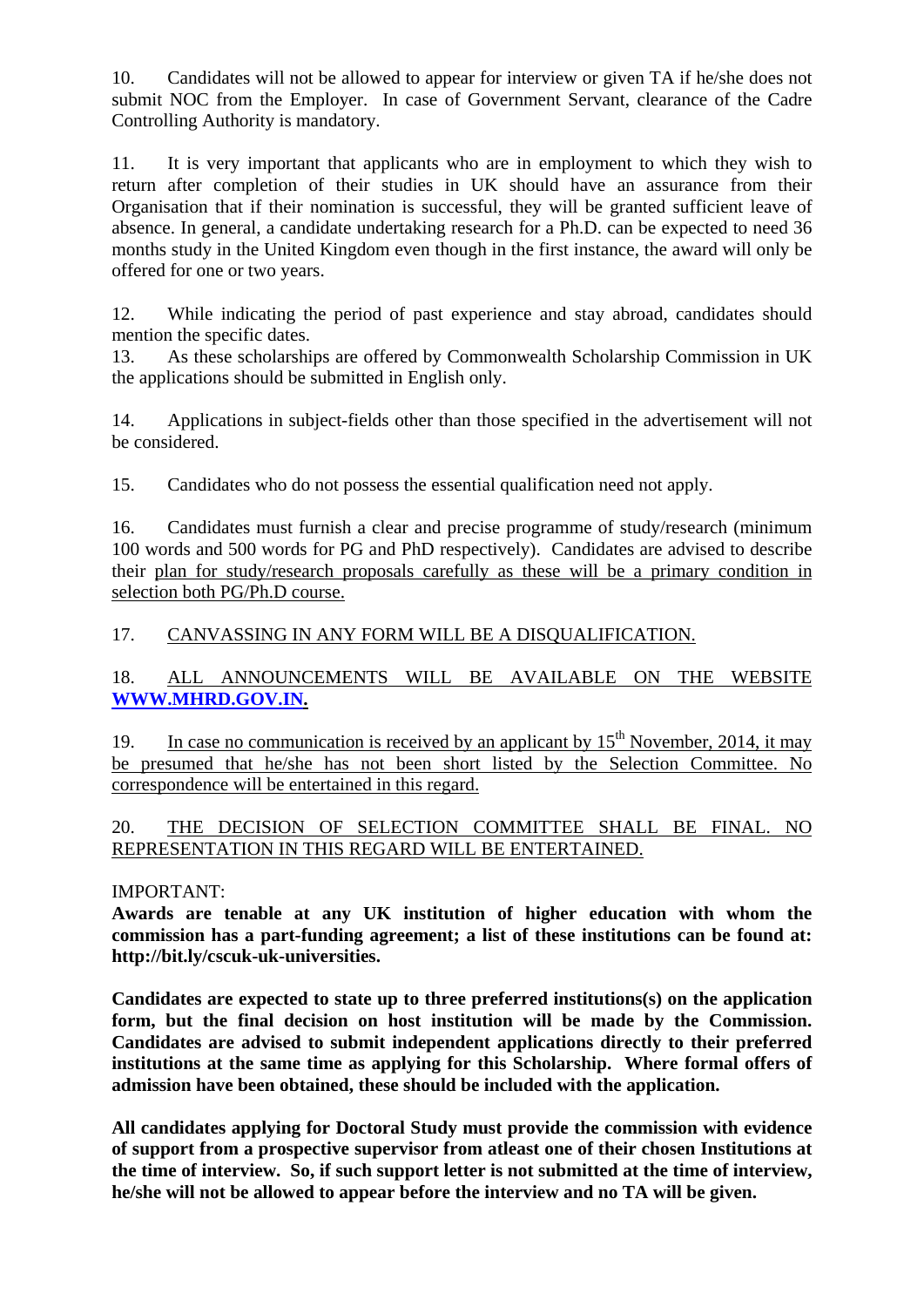**Documents required for verification at the time of Interview:** 

- **Original Certificates alongwith Marksheet of Class X, XII and Transcripts of Degree(s).**
- **NOC/ Cadre clearance (in case of Government Servant)**
- **In case applying for PhD, candidate must provide evidence of support from a prospective supervisor.**

\*\*\*\*\*\*\*\*\*\*\*\*\*\*\*\*\*\*\*\*

[<Click here for online submission of application>](http://proposal.sakshat.ac.in/scholarship/)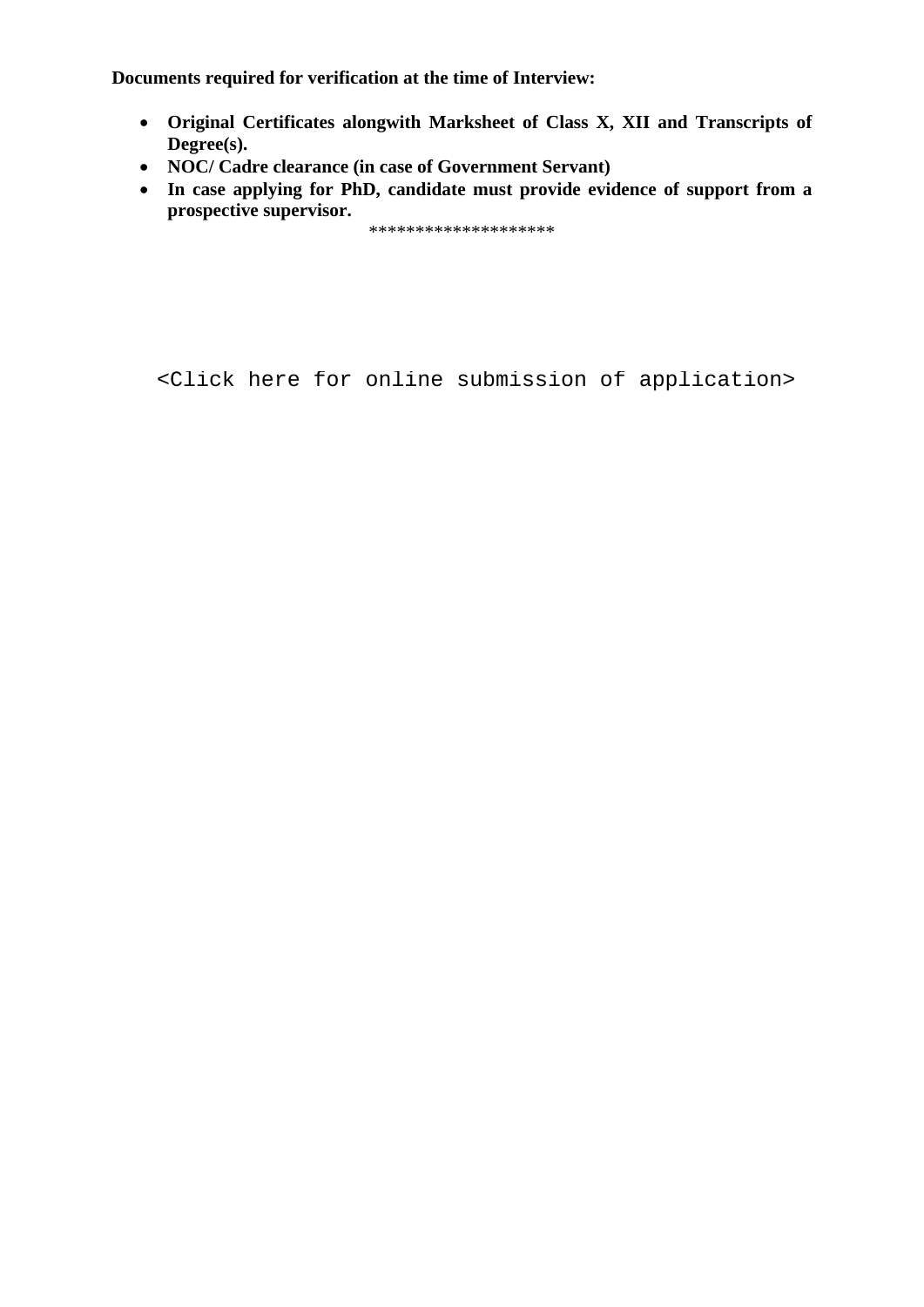### FORMAT OF ONLINE APPLICATION

 $R$ <sub>RECENT</sub>

| 1. |                           | <b>RECENT</b><br>Name of the Scholarship Scheme: Commonwealth Scholarship/<br><b>PASSPORT</b><br><b>Fellowship Plan 2015</b><br><b>SIZE</b> |  |  |  |  |  |  |  |
|----|---------------------------|---------------------------------------------------------------------------------------------------------------------------------------------|--|--|--|--|--|--|--|
| 2. |                           | <b>PHOTOGR</b><br>Country for which applying: United Kingdom<br><b>APH</b>                                                                  |  |  |  |  |  |  |  |
| 3. | Level of Course:          |                                                                                                                                             |  |  |  |  |  |  |  |
| 4. |                           | Subject (indicate one of the subjects given in the advertisement):                                                                          |  |  |  |  |  |  |  |
| 5. | $\mathbf{i}$              | Name of the candidate Sh./Smt./Km.<br>(in Block letters)                                                                                    |  |  |  |  |  |  |  |
|    | ii                        | Full mailing address with Pin Code<br>and<br>Telephone Number, if any                                                                       |  |  |  |  |  |  |  |
|    | iii                       | Full name of Father/Mother/Guardian                                                                                                         |  |  |  |  |  |  |  |
|    | iv                        | E-Mail Address:                                                                                                                             |  |  |  |  |  |  |  |
| 6. | $\mathbf{i}$<br>ii<br>iii | Male $\Box$<br>Female<br><b>Sex</b><br>Marital status:<br>Nationality:                                                                      |  |  |  |  |  |  |  |
| 7. | i.                        | Date of birth:<br>Y<br>Y<br>M<br>M<br>D<br>D                                                                                                |  |  |  |  |  |  |  |

- ii Age as on 10.10.2014:
- iii State to which the candidate belongs:

8. Academic record starting from High School/Higher Secondary (Self attested copies of certificates etc. to be uploaded)

| Name of the<br>University/<br>Board/Institute | Examinatio<br>$n(s)$ passed | Date<br>of<br>passin<br>g | Division/<br>Class<br>with<br>position,<br>if any, | Maximum<br>marks and<br>marks<br>secured for<br>the entire<br>degree | Percentage<br>of marks<br>obtained and<br>position if<br>any, $(No)$<br>rounding<br>off) | Subjects<br>taken |
|-----------------------------------------------|-----------------------------|---------------------------|----------------------------------------------------|----------------------------------------------------------------------|------------------------------------------------------------------------------------------|-------------------|
|                                               |                             |                           |                                                    |                                                                      |                                                                                          |                   |

- 9. Have you cleared IELTS/TOEFL/GMAT ? If so, give score (a) IELTS (b) TOEFL (c) GMAT
- 10. Details of Professional/Practical Training : Research Experience: